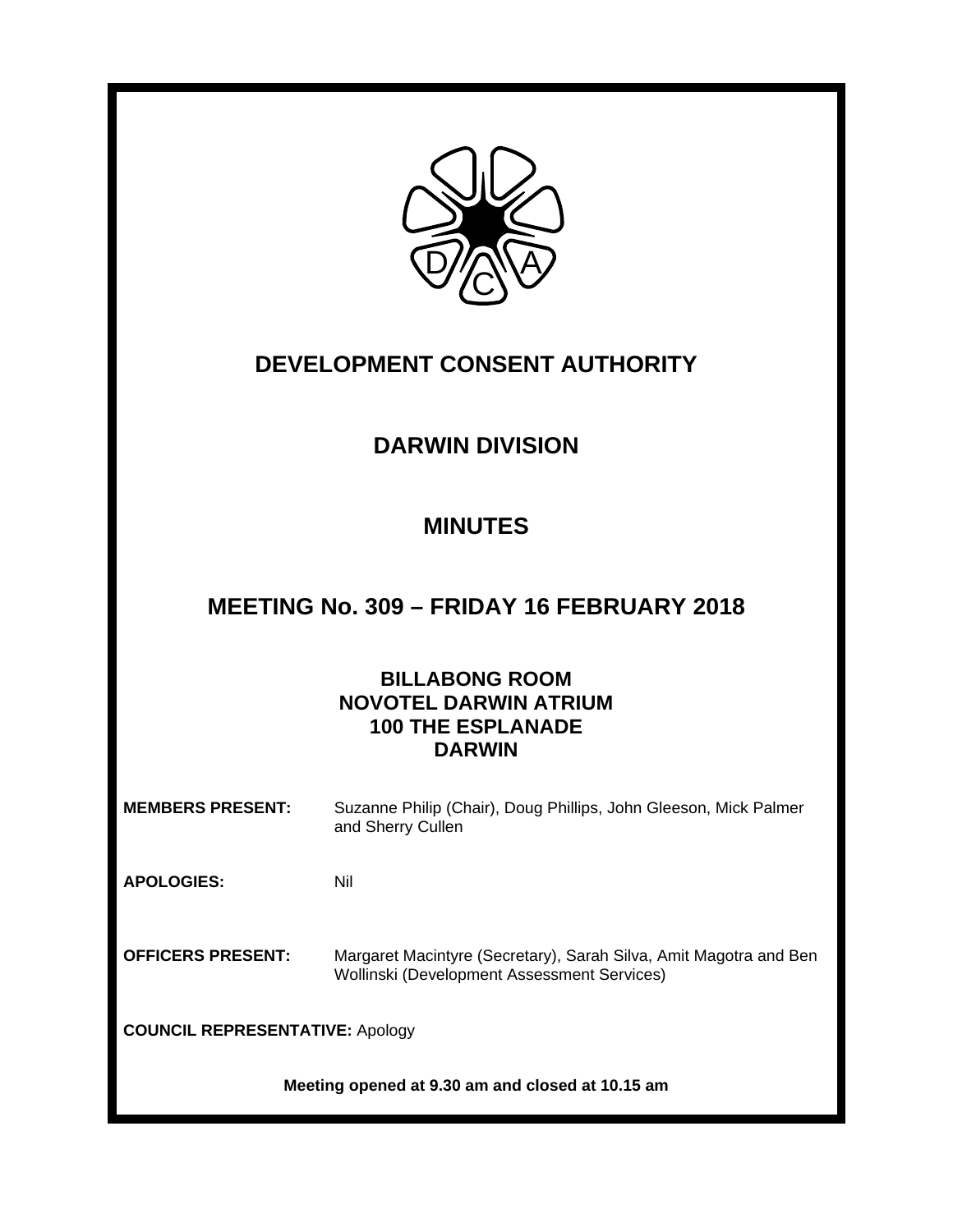**THE MINUTES RECORD OF THE EVIDENTIARY STAGE AND THE DELIBERATIVE STAGE ARE RECORDED SEPARATELY. THESE MINUTES RECORD THE DELIBERATIVE STAGE. THE TWO STAGES ARE GENERALLY HELD AT DIFFERENT TIMES DURING THE MEETING AND INVITEES ARE PRESENT FOR THE EVIDENTIARY STAGE ONLY.** 

#### **ITEM 1 RECONSIDERATION - CARPORT ADDITION TO AN EXISTING SINGLE PA2017/0303 DWELLING WITH REDUCED FRONT AND SIDE SETBACKS LOT 1770 (85) CURLEW CIRCUIT, TOWN OF SANDERSON APPLICANT NAC PTY LTD**

Mr Michael Kuhn (NAC Pty Ltd) and Mr Rodney Patterson (Landowner) attended.

**RESOLVED** That, the Development Consent Authority vary the requirements of Clause 7.3 **15/18** (Building Setbacks of Residential Buildings and Ancillary Structures) of the Northern Territory Planning Scheme, and pursuant to section 53(a) of the *Planning Act*, consent to the application to develop Lot 1770 (85) Curlew Circuit, Town of Sanderson for the purpose of a carport addition to an existing single dwelling with reduced front and side setbacks, subject to the following conditions:

### **CONDITION PRECEDENT**

1. Prior to the commencement of works (including site preparation), a schematic plan demonstrating the on-site collection of stormwater and its discharge into the City of Darwin stormwater drainage system shall be submitted to and approved by the City of Darwin, to the satisfaction of the consent authority. The plan shall include details of site levels and Council's stormwater drain connection point/s. The plan shall also indicate how stormwater will be collected on the site and connected underground to Council's system.

#### **GENERAL CONDITIONS**

- 2. The works carried out under this permit shall be in accordance with drawing number 2017/0303/01, endorsed as forming part of this permit.
- 3. The owner of the land must enter into agreements with the relevant authorities for the provision of electricity facilities to the development shown on the endorsed plan in accordance with the authorities' requirements and relevant legislation at the time.
- 4. Any developments on or adjacent to any easements on site shall be carried out to the requirements of the City of Darwin to the satisfaction of the consent authority.
- 5. Stormwater is to be collected and discharged into the drainage network to the technical standards of and at no cost to City of Darwin to the satisfaction of the consent authority.
- 6. The landscaping shown on the endorsed plans must be maintained to the satisfaction of the consent authority, including that any dead, diseased or damaged plants are to be replaced.

These minutes record persons in attendance at the meeting and the resolutions of the Development Consent Authority on applications before it. Reliance on these minutes should be limited to exclude uses of an evidentiary nature.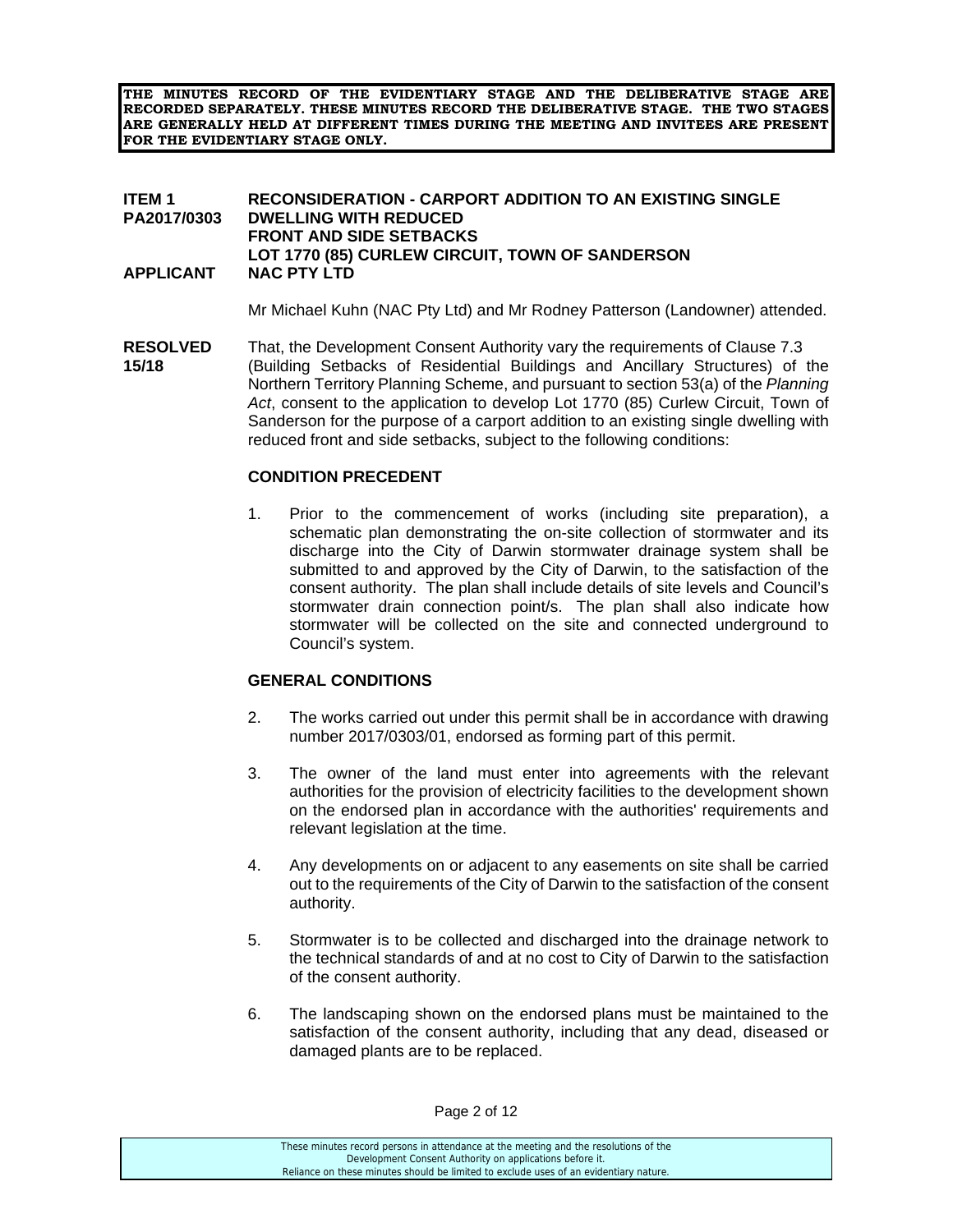#### **NOTES:**

- 1. The Power and Water Corporation advises that the Water and Sewer Services **Development** Development Section (landdevelopmentnorth@powerwater.com.au) and Power Network Engineering Section (powerconnections@powerwater.com.au) should be contacted via email a minimum of 1 month prior to construction works commencing in order to determine the Corporation's servicing requirements, and the need for upgrading of on-site and/or surrounding infrastructure.
- 2. The Northern Territory Environment Protection Authority advises that construction work should be conducted in accordance with the Authority's Noise Guidelines for Development Sites in the Northern Territory. The guidelines specify that on-site construction activities are restricted to between 7am and 7pm Monday to Saturday and 9am to 6pm Sunday and Public Holidays. For construction activities outside these hours refer to the guidelines for further information.
- 3. City of Darwin advises that Designs and specifications for landscaping of the road verges adjacent to the property shall be submitted for approval by the General Manager Infrastructure, City of Darwin and all approved works shall be constructed at the applicant's expense, to the requirements of City of Darwin.
- 4. City of Darwin advises that the location, design and specifications for proposed and affected crossovers shall be provided at the applicant's expense, to the satisfaction of City of Darwin.

#### **REASONS FOR THE DECISION**

1. Pursuant to section 51(a) of the *Planning Act*, the consent authority must take into consideration the planning scheme that applies to the land to which the application relates.

 The NT Planning Scheme applies to the land. Lot 1770 Town of Sanderson is identified within Zone SD (Single Dwelling Residential) of the NT Planning Scheme and is surrounded by lots predominantly developed as single dwellings. The primary purpose of Zone SD is to provide for single dwellings on individual lots. As the carport is considered ancillary to the existing single dwelling it is considered that the proposal is consistent with the purpose of the zone.

2. Pursuant to Clause 2.5 (Exercise of Discretion by the Consent Authority) of the Northern Territory Planning Scheme the Authority may consent to a development that does not meet the standard set out in Part 4 and 5 of the Planning Scheme where it is satisfied that special circumstances justify the granting of consent.

 The proposal presents a non-compliance with Clause 7.3 (Building Setbacks of Residential Buildings and Ancillary Structures) of the NT Planning Scheme. It is noted that the proposal accords with other applications in which the Authority has issued a variation to the setback requirement for open structures such as carports.

These minutes record persons in attendance at the meeting and the resolutions of the Development Consent Authority on applications before it. Reliance on these minutes should be limited to exclude uses of an evidentiary nature.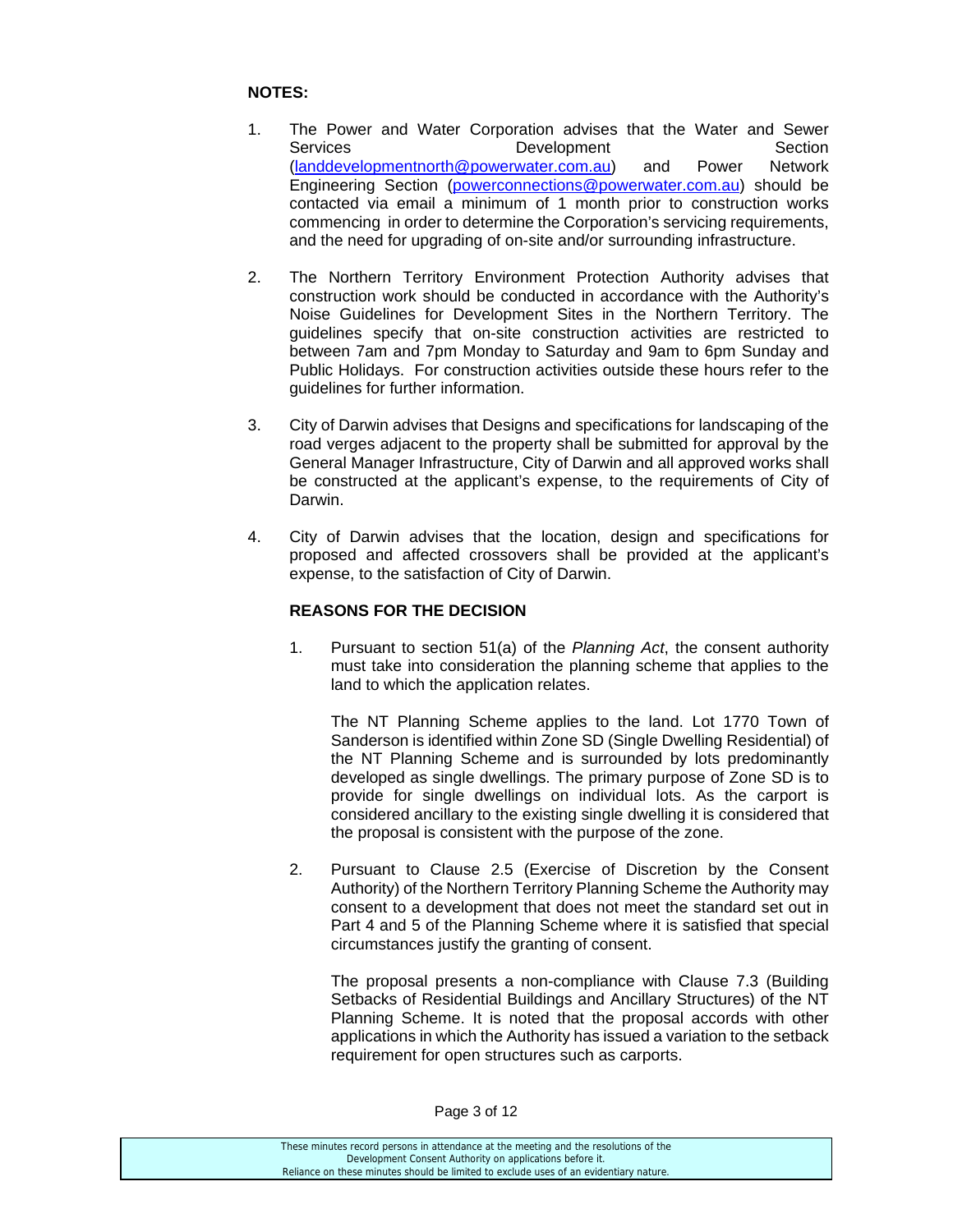A variation to Clause 7.3 (Building Setbacks of Residential Buildings and Ancillary Structures) is supported for the following reasons:

- The existing mature landscaping along the front and western side boundary of the site will assist in lessening the visual impact of the development from the street and adjoining land;
- The placement of the existing dwelling on site restricts opportunities for the carport to be fully compliant with the minimum building setback requirements;
- The development complies with all other performance criteria under Part 4 of the NT Planning Scheme; and
- The carport being an open structure will not affect the breeze penetration through and between the buildings.
- 3. Pursuant to section 51(n) of the *Planning Act*, the consent authority must take into account the potential impact on the existing and future amenity of the area in which the land is situated.

 The proposed development is unlikely to impact on the character of the surrounding area as it is a type of structure that is reasonably anticipated within residential areas. Further provided that stormwater will be appropriately managed on site without impacting on surrounding residential areas and disposed of into Councils stormwater drainage system, no adverse impact on the surrounding land is anticipated.

 The existing mature landscaping along the front and western side will minimise the visual impact of development when viewed from adjoining land and the street. A condition requiring that the landscaping to be maintained is recommended on the permit to ensure that there is no loss of future amenity.

**ACTION:** Notice of Consent and Development Permit

#### **ITEM 2 EXTENSION OF TIME PA2013/0538 LOT 1622 (4) CAREY STREET, TOWN OF DARWIN APPLICANT BERNIE O'CONNELL**

Mr Bernie O'Connell sent his apologies.

Mr Vince Albertoni (Gwelo) attended on behalf of the applicant.

 Mr Albertoni requested an extension of time of an additional period of 3 years instead of the additional period of 2 years originally applied for in the development application, siting poor market conditions for the extension.

**RESOLVED** That, pursuant to section 59(3)(a) of the *Planning Act*, the Development Consent **16/18** Authority consent to the application for an extension of time to Development Permit DP13/0743 for the purpose of 9 x 1 bedroom, 312 x 2 bedroom and 1 x 3 bedroom multiple dwellings in a 28 storey building including car parking on the ground, first, second, third and fourth levels and 1 x level of basement car parking at Lot 1622 (4) Carey Street, Town of Darwin, for an additional period of three years.

 **ACTION:** Extension of Time

Page 4 of 12

| These minutes record persons in attendance at the meeting and the resolutions of the  |
|---------------------------------------------------------------------------------------|
| Development Consent Authority on applications before it.                              |
| Reliance on these minutes should be limited to exclude uses of an evidentiary nature. |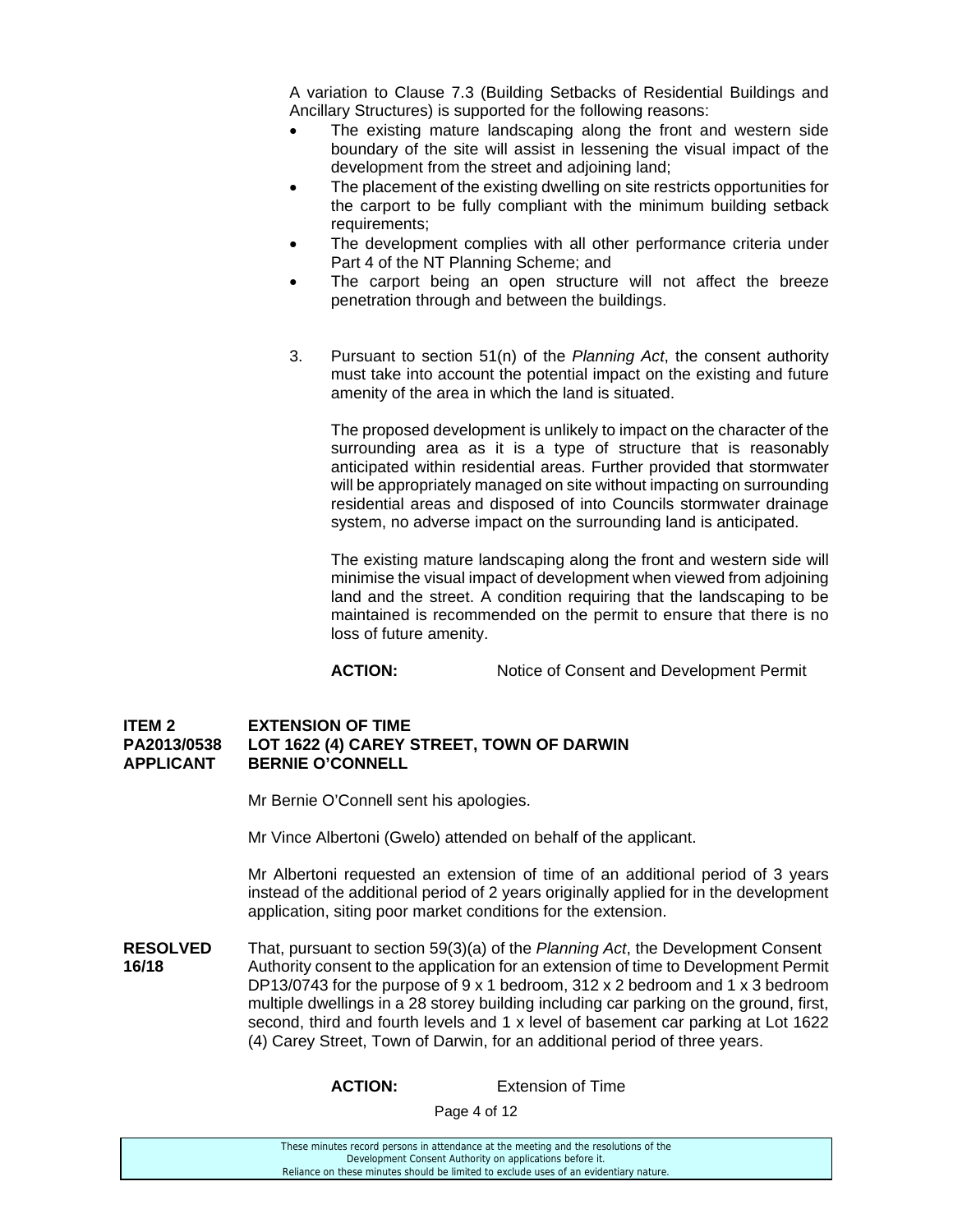#### **ITEM 3 TRANSPORT TERMINAL INCLUDING WORKSHOP, LABORATORIES, PA2017/0566 STORAGE AREAS AND OFFICE SPACE SECTION 7202 (56) JESSOP STREET, HUNDRED OF BAGOT APPLICANT MODE DESIGN CORP PTY LTD**

 Ms Sarah Hubbard (Mode Design Corp Pty Ltd) and Mr Mathew Moss (Dixon Group) attended.

**RESOLVED** That the Development Consent Authority, vary the requirements of Clause 9.1.1 **17/18** (Industrial Setbacks) of the NT Planning Scheme and, pursuant to section 53(a) of the *Planning Act*, consent to the application to develop Section 7202 (56) Jessop Crescent, Hundred of Bagot for the purpose of a transport terminal including workshop, laboratories, storage areas and office space, subject to the following conditions:

#### **PRECEDENT CONDITIONS**

- 1. Prior to the commencement of works (including site preparation), the applicant is to prepare a comprehensive landscape plan of the road reserve adjacent to the property. The plan shall include the location of street trees and all other infrastructure, to the requirements of City of Darwin, to the satisfaction of the consent authority.
- 2. Prior to the commencement of works, a schematic plan demonstrating the on-site collection of stormwater and its discharge into the local underground stormwater drainage system shall be submitted to and approved by the City of Darwin, to the satisfaction of the consent authority. The plan shall include details of site levels and Council's stormwater drain connection point/s. The plan shall also indicate how stormwater will be collected on the site and connected underground to Council's system.
- 3. Prior to the commencement of works, a Construction Environmental Management Plan (CEMP) for the management and operation of the use must be prepared to the requirements of an independent suitably qualified professional and submitted to and approved by the consent authority upon the advice of the City of Darwin. When approved, the CEMP will be endorsed and will then form part of the permit. The use must at all times be conducted in accordance with the endorsed plan. The CEMP must include:
	- (a) waste management;
	- (b) traffic control;
	- (c) haulage routes;
	- (d) stormwater drainage;
	- (e) use of City of Darwin land; and
	- (e) day to day management requirements for the use.
- 4. Prior to the commencement of works (including site preparation), a Waste Management Plan demonstrating:
- waste disposal, storage and removal in accordance with City of Darwin's Waste Management Policy 054; and
- measures to ensure that waste is managed and stored so as not to attract birds.

 This plan shall be submitted to and approved by the City of Darwin and the Darwin International Airport, to the satisfaction of the consent authority.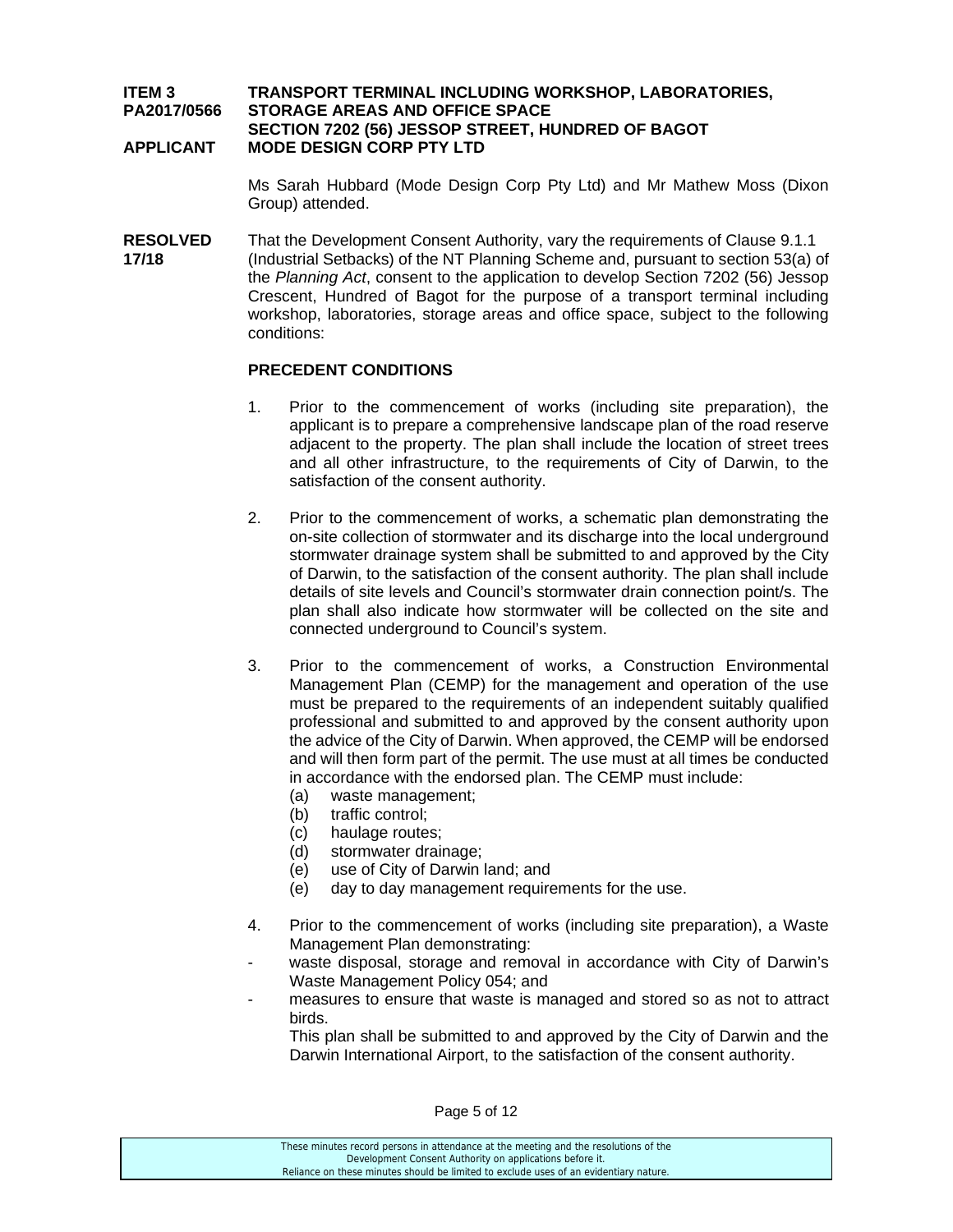- 5. Prior to the commencement of works (including site preparation), the applicant is to prepare a dilapidation report covering infrastructure within the road reserve to the requirements of the City of Darwin, to the satisfaction of the consent authority.
- 6. Prior to the commencement of works, an Erosion and Sediment Control Plan (ESCP) is to be submitted to and approved by the Consent Authority on the advice of the Department of Environment and Natural Resources (DENR). The ESCP should detail methods and treatments for minimising erosion and sediment loss from the site during the construction phase and that all disturbed soil surfaces must be satisfactorily stabilised against erosion at completion of works. The IECA Best Practice Erosion and Sediment Control Guidelines 2008 may be referenced as a guide to the type of information, detail and data that should be included in an ESCP. Information regarding erosion and sediment control and ESCP content is available at www.austieca.com.au and the NTP website: https://nt.gov.au/environment/soil-land-vegetation. The ESCP should be emailed for assessment to: DevelopmentAssessment.DENR@nt.gov.au.

#### **GENERAL CONDITIONS**

- 7. The works carried out under this permit shall be in accordance with the drawings numbered 2017/0566/01 through to 2017/0566/11 endorsed as forming part of this permit.
- 8. The use and/or development as shown on the endorsed plans must not be altered without the further consent of the consent authority.
- 9. Any developments on or adjacent to any easements on site shall be carried out to the requirements of the relevant service authority to the satisfaction of the consent authority.
- 10. The owner of the land must enter into agreements with the relevant authorities for the provision of water supply, sewerage facilities, electricity, and telecommunication networks to the land shown on the endorsed plan in accordance with the authorities' requirements and relevant legislation at the time.
- 11. No fence, hedge, tree or other obstruction exceeding a height of 0.6m is to be planted or erected so that it would obscure sight lines at the junction of the driveway and the public street.
- 12. All works relating to this permit are to be undertaken in accordance with the approved Erosion and Sediment Control Plan (ESCP) to the requirements of the Consent Authority on the advice of the Department of Environment and Natural Resources (DENR).
- 13. The development must be designed and constructed to comply with AS2021- 2015 '*Acoustics – Aircraft noise intrusion – Building siting and construction*' (AS2021), and a statement from a suitably qualified acoustic engineer confirming compliance with AS2021-2015 must be submitted prior to occupation of the development, to the satisfaction of the consent authority.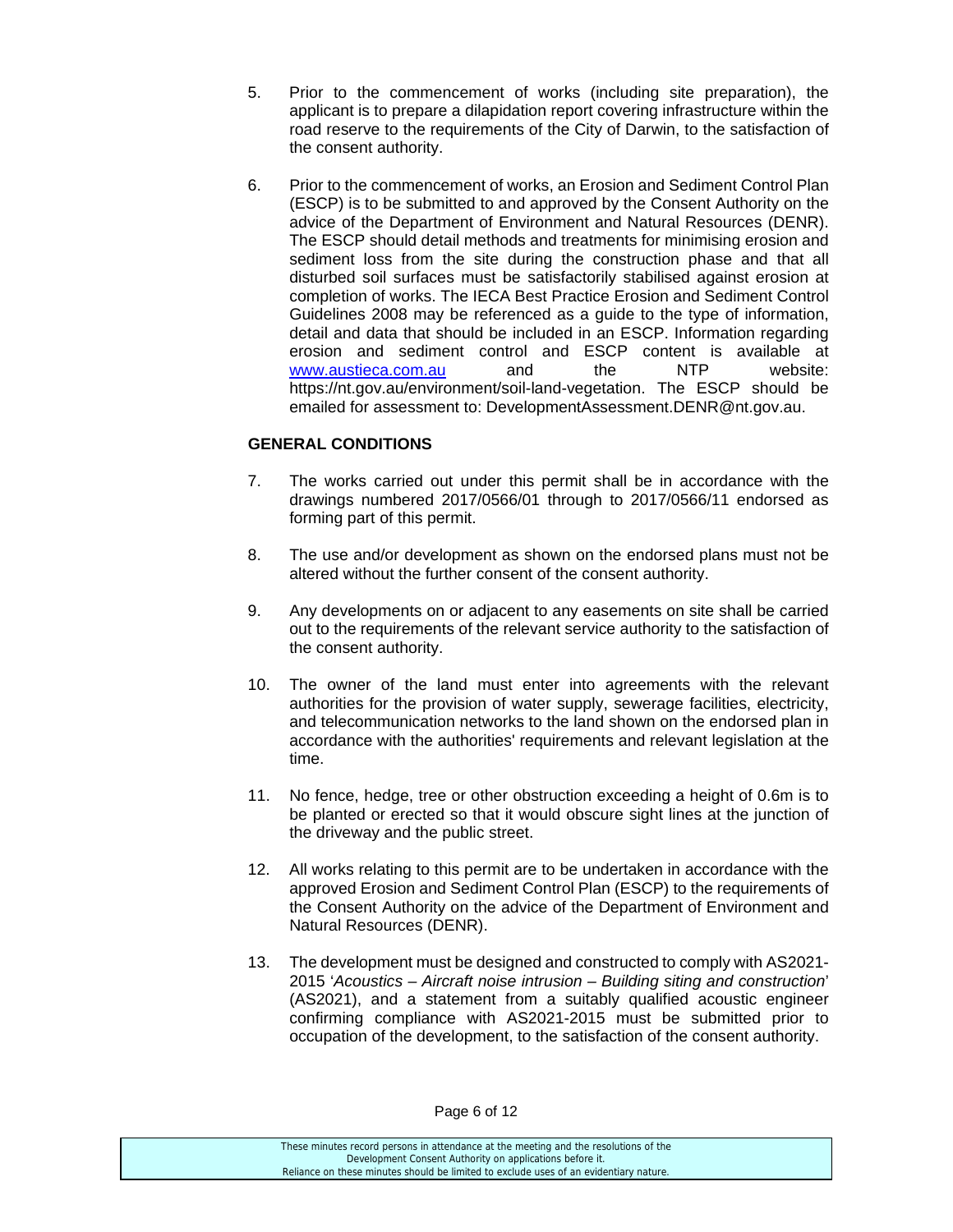14. The kerb crossovers and driveways to the site approved by this permit are to meet the technical standards of City of Darwin, to the satisfaction of the consent authority.

The owner shall:

- (a) remove disused vehicle and/ or pedestrian crossovers;
- (b) provide footpaths/ cycleways;
- (c) collect stormwater and discharge it to the drainage network; and
- (d) undertake reinstatement works; all to the technical requirements of and at no cost to the City of Darwin, to the satisfaction of the consent authority.
- 15. Before the use or occupation of the development starts, the areas set aside for the parking of vehicles and access lanes as shown on the endorsed plans must be:
- (a) constructed;
- (b) properly formed to such levels that they can be used in accordance with the plans;
- (c) surfaced with an all-weather-seal coat;
- (d) drained;
- (e) line marked to indicate each car space and all access lanes; and
- (f) clearly marked to show the direction of traffic along access lanes and driveways;

to the satisfaction of the consent authority.

 Car spaces, access lanes and driveways must be kept available for these purposes at all times.

- 16. The car parking shown on the endorsed plans must be available at all times for the exclusive use of the occupants of the development and their visitors.
- 17. No goods are to be stored or left exposed outside the buildings so as to be visible from any public street
- 18. External lights must be designed, baffled and located to the satisfaction of the consent authority to prevent any adverse effect on adjoining land, roads, and on the operation of the RAAF Base Darwin and Darwin International Airport.
- 19. Building materials must be selected so as to not create reflective glare for aircraft operations.
- 20. Storage and pick-up for waste disposal bins is to be provided to the requirements of the City of Darwin, to the satisfaction of the consent authority.
- 21. Stormwater is to be collected and discharged into the drainage network to the technical standards of and at no cost to City of Darwin, to the satisfaction of the consent authority.
- Page 7 of 12 22. All air conditioning condensers (including any condenser units required to be added or replaced in the future) are to be appropriately screened from public view and from view of neighbouring or nearby developments (or developments reasonably anticipated), located so as to minimise thermal and acoustic impacts on neighbouring properties and condensate disposed of to ground level in a controlled manner to the satisfaction of the consent authority. The use of angled louvered slats for screening purposes is

These minutes record persons in attendance at the meeting and the resolutions of the Development Consent Authority on applications before it. Reliance on these minutes should be limited to exclude uses of an evidentiary nature.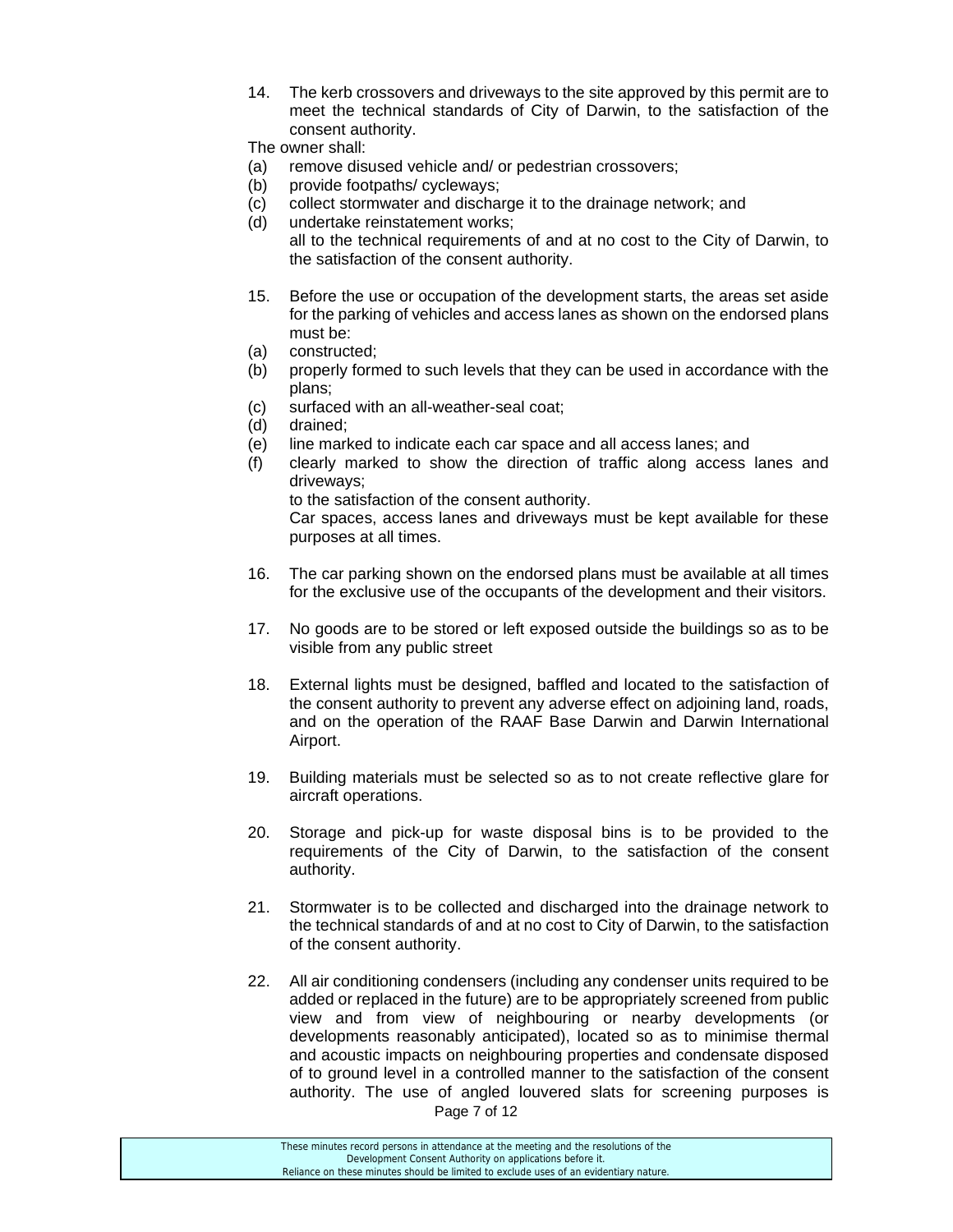acceptable, however the slat screening must be designed with a panel to gap ratio, such that the condenser units are not readily visible from any angle, to the satisfaction of the consent authority.

- 23. All roof top plant equipment (such as vents and ducting associated with requirements for stairwell pressurisation or other such ventilation purposes or similar) that will be placed on the rooftop of the development shall be appropriately screened, or designed to soften the visual impact of such equipment from view from neighbouring or nearby developments (or developments reasonably anticipated), to the satisfaction of the consent authority.
- 24. All pipes, fixtures, fittings and vents servicing any building on the site must be concealed in service ducts or otherwise hidden from view to the satisfaction of the consent authority.
- 25. Before the use/occupation of the development starts, the landscaping works shown on the endorsed plans must be carried out and completed to the satisfaction of the consent authority.
- 26. Access to the development site from the proposed 'Berrimah North Connector Road to Amy Johnson Avenue' and any works impacting on this road reserve shall be to the standards and requirements of the Land Development Unit, Department of Infrastructure, Planning and Logistics and/or the City of Darwin, to the satisfaction of the consent authority.
- 27. The landscaping shown on the endorsed plans must be maintained to the satisfaction of the consent authority, including that any dead, diseased or damaged plants are to be replaced.
- 28. The loads of all trucks entering and leaving the site of works are to be constrained in such a manner as to prevent the dropping or tracking of materials onto streets. This includes ensuring that all wheels, tracks and body surfaces are free of mud and other contaminants before entering onto the sealed road network. Where tracked material on the road pavement becomes a potential safety issue, the Developer will be obliged to sweep and clean material off the road.
- 29. Prior to the commencement of the use approved by this permit Lots 85, 86, 72 and 73 must be consolidated and a new title issued for the consolidated lot, to the satisfaction of the consent authority. A Certificate of Compliance will not be issued for this development until Part V clearance has been issued for the new lot.

#### **NOTES:**

- 1. An Occupancy Permit under the *Building Act* shall not be granted until such time as a new title is issued in respect of the subject site.
- 2. Notwithstanding the approved plans, all signage is subject to City of Darwin approval, at no cost to Council.
- Page 8 of 12 3. The Power and Water Corporation advises that the Water and Sewer Services **Development** Development Section (landdevelopmentnorth@powerwater.com.au) and Power Network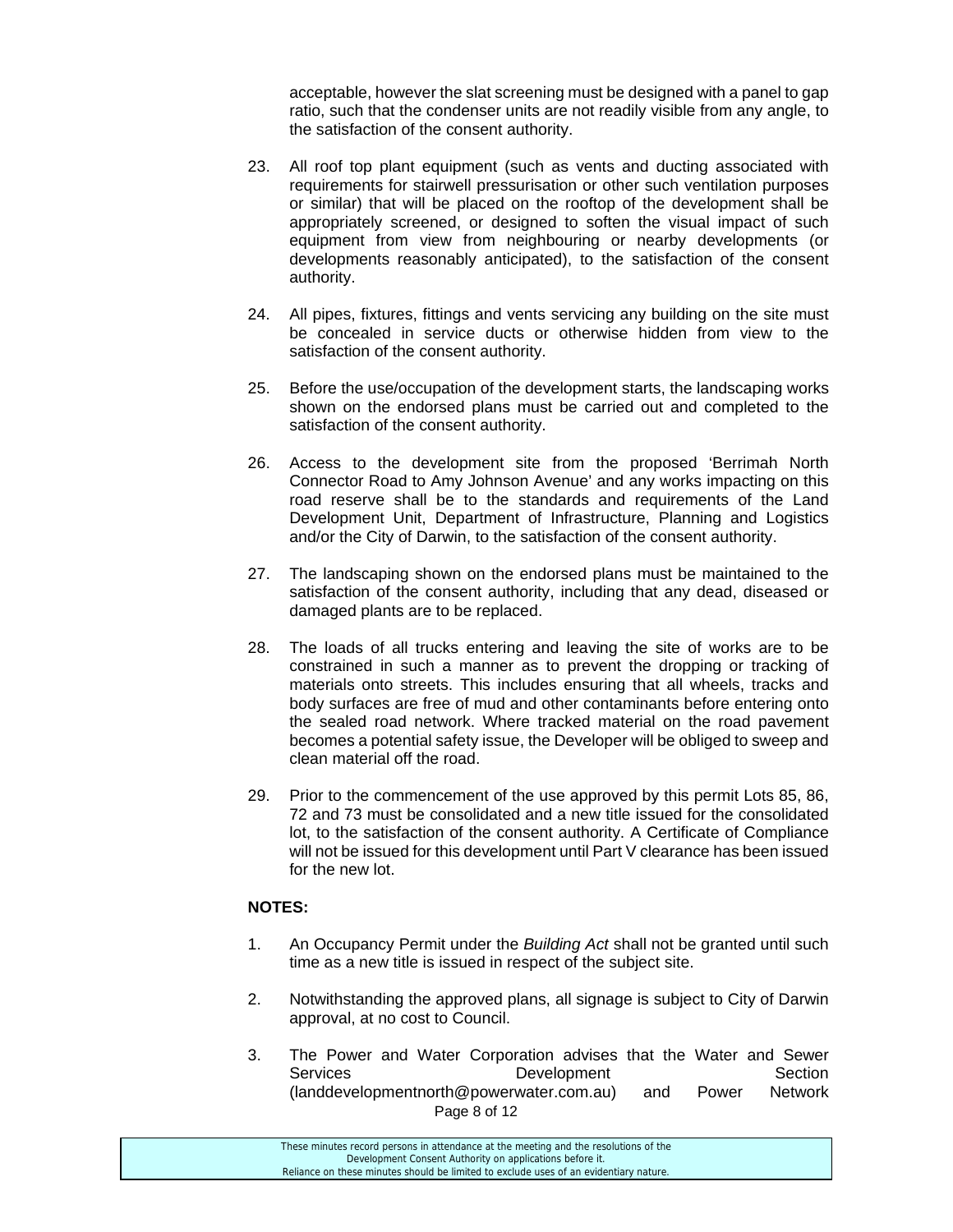Engineering Section (powerconnections@powerwater.com.au) should be contacted via email a minimum of 1 month prior to construction works commencing to determine the Corporation's servicing requirements, and the need for upgrading of onsite and/or surrounding infrastructure.

- 4. The NT EPA advises that there are obligations to comply with section 12 *Environmental Assessment Act* and the *Waste Management and Pollution Control Act* (*WMPC Act*). Guidelines are available at https://ntepa.nt.gov.au/waste-pollution/guidelines/guidelines.
- 5. The site is subject to "The Defence Areas Control Regulations" (DACR). An application must be submitted to the Department of Defence and Darwin International Airport for any structures (including temporary structures) higher than 15m above ground level including, but not limited to, additional buildings, light poles, cranes used during construction, vegetation etc.
- 6. External lighting installed as part of the development is to consider section 9.21 "Lighting in the Vicinity of Aerodromes" of the CASA Manual of Standards **Part** 139, available at: http://www.comlaw.gov.au/Details/F2014C01301.
- 7. This development permit does not grant "building approval" for the proposed structure. The Building Code of Australia requires that certain structures within 900mm of a boundary meets minimum fire resistance level requirements and you are advised to contact a registered private Building Certifier to ensure that you have attained all necessary approvals before commencing demolition or construction works.
- 8. If you choose nbn to service your development, you will need to enter into a development agreement with nbn. The first step is to register the development via http://www.nbnco.com.au/develop-or-plan-with-thenbn/new-developments.html once registered nbn will be in contact to discuss the specific requirements for the development. Nbn requires you to apply at least 3 months before any civil works commence. All telecommunications infrastructure should be built to nbn guidelines found at http://www.nbnco.com.au/develop-or-plan-with-the-nbn/newdevelopments/buildersdesigners.html.
- 9. Any proposed works which fall within the scope of the *Construction Industry Long Service Leave and Benefits Act* must be notified to NT Build by lodgement of the required Project Notification Form. Payment of any levy must be made prior to the commencement of any construction activity. NT Build should be contacted via email (info@ntbuild.com.au) or by phone on 08 89364070 to determine if the proposed works are subject to the *Act*.
- 10. Any variation to the subdivision approved by DP15/0813 may result in the need to obtain additional planning approvals for this development. Please contact Development Assessment Services on 8999 6046 or das.ntg@nt.gov.au for further advice.

#### **REASONS FOR THE DECISION**

1. Pursuant to section 51(a) of the *Planning Act*, the consent authority must take into consideration the planning scheme that applies to the

Page 9 of 12

These minutes record persons in attendance at the meeting and the resolutions of the Development Consent Authority on applications before it. Reliance on these minutes should be limited to exclude uses of an evidentiary nature.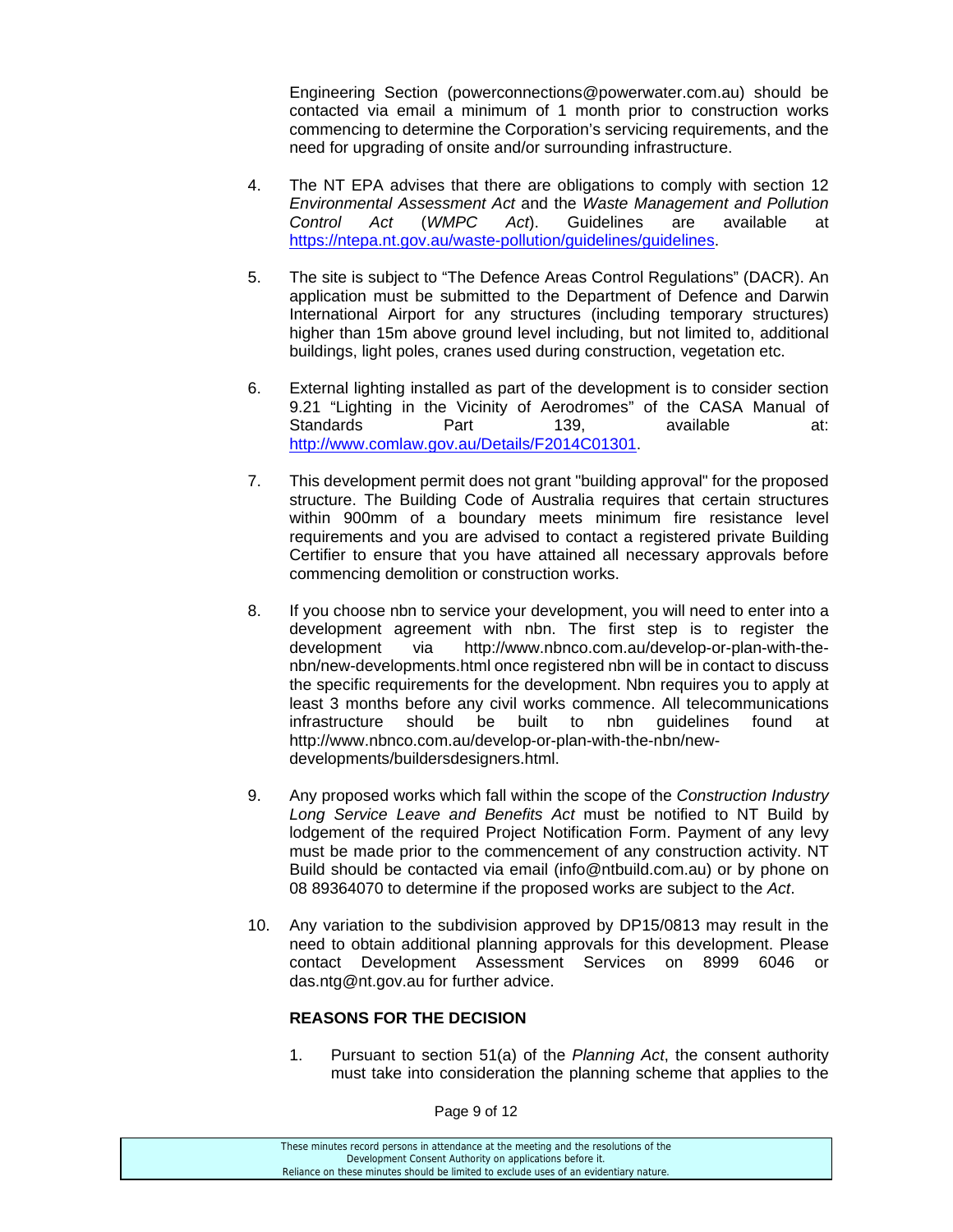land to which the application relates. 2.4 Specific Use Darwin No. 42 Part Portion 2235, Hundred of Bagot (651 Stuart Highway, Berrimah).

 The purpose of this zone is to facilitate the development of the land for light industrial purposes that minimise the impacts from exposure to aircraft noise, and that does not inhibit the operation of the Darwin International Airport.

The subject site is located within Area A of Zone SD42.

 The proposed use is for a Transport Terminal for the Department of Primary Industry and Resources and includes an ancillary workshop, laboratories, storage areas and office space. If assessed within Zone LI (Light Industry) of the NT Planning Scheme, a Transport Terminal would be a permitted use subject to compliance with the relevant clauses of the NT Planning Scheme. For that reason, it is considered that the development is in accordance with the intent of Zone SD42; to facilitate the development of the land for light industrial purposes that minimise the impacts from exposure to aircraft noise, and that does not inhibit the operation of the Darwin International Airport. Conditions of development can be applied to ensure the operation of the airport is not affected.

 It is noted that the application includes an Aircraft Noise Assessment Report. Darwin International Airport (DIA) have responded to the application and advised that aircraft noise is acknowledged in the report together with suggested acoustic treatments. The report however considers Boeing 737 and light aircraft and not military aircraft which can produce considerably more noise although. DIA do confirm however that:

- the site is just outside the ANEF Zone 20 so does not present any issue with AS2021-2015 and;
- the proposed buildings demonstrate that they will be constructed to comply with any applicable height provisions set out in the Defence (Areas Control) Regulations 1989, as required by Zone SD42.
- 2. Pursuant to Clause 2.5 (Exercise of Discretion by the Consent Authority) of the Northern Territory Planning Scheme the Authority may consent to a development that does not meet the standard set out in Part 4 and 5 of the Planning Scheme where it is satisfied that special circumstances justify the granting of consent.

#### Clause 9.1.1 - Industrial Setbacks

 A variation to Clause 9.1.1 (Industrial Setbacks) to allow for a reduced setback to the western side boundary is supported for the following reasons:

- Clause 9.1.1 (Industrial Setbacks) requires a minimum setback of 5m from at least one side boundary and the rear boundary. The subject lot has 3 street frontages and technically only one side boundary and no rear boundary;
- The development exceeds all other setback requirements;
- The site has an irregular configuration.

Page 10 of 12

| These minutes record persons in attendance at the meeting and the resolutions of the  |
|---------------------------------------------------------------------------------------|
| Development Consent Authority on applications before it.                              |
| Reliance on these minutes should be limited to exclude uses of an evidentiary nature. |
|                                                                                       |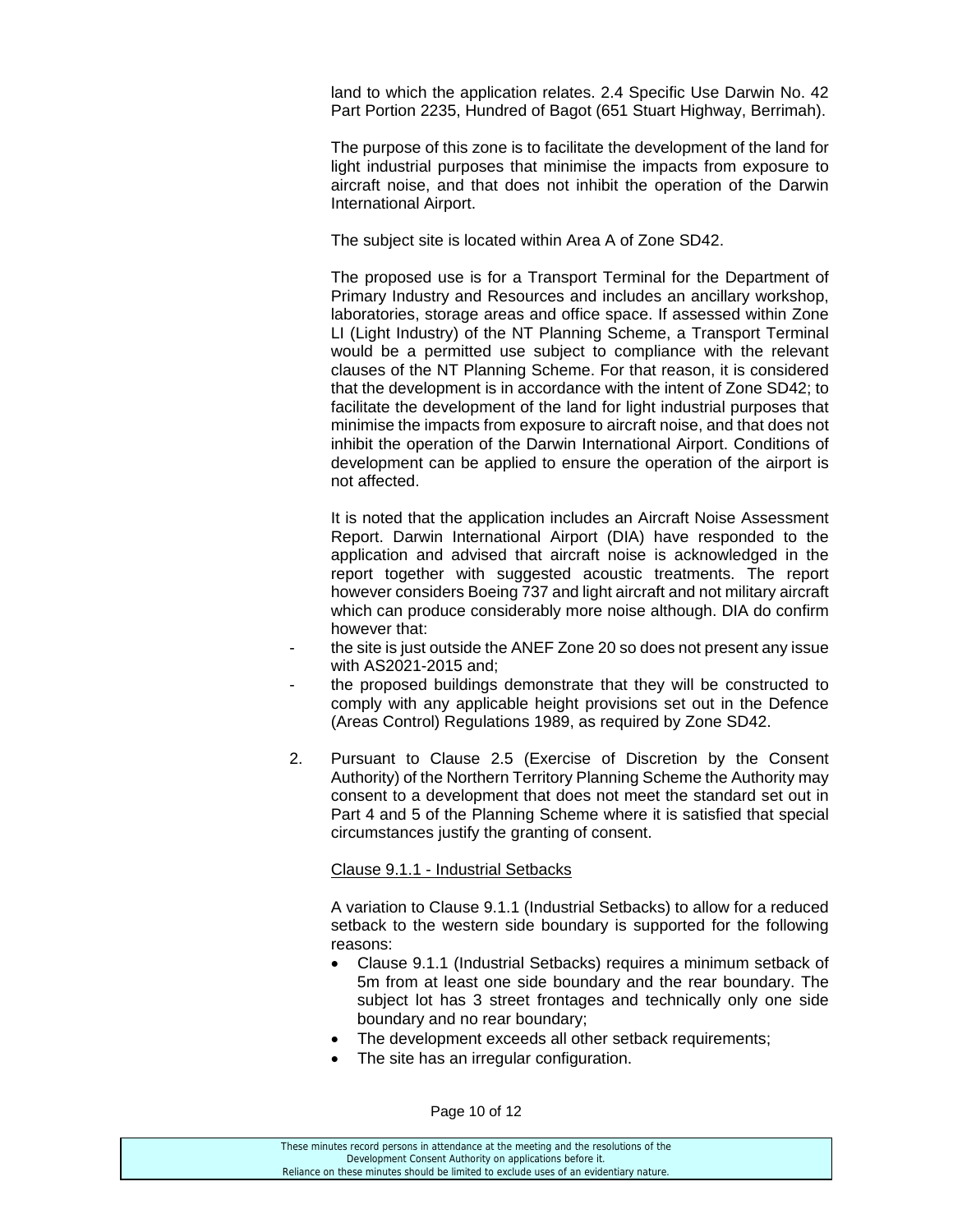For the reasons above, compliance with Clause 9.1.1 (Industrial Setbacks) is difficult to achieve.

A variation to Clause 9.1.1 (Industrial Setbacks), to allow for reduced landscaping to the southern road frontage, is supported as the development has three road frontages and the affected section of the southern boundary is relatively small. The landscaping is fully compliant to all other boundaries; the variation is considered relatively minor overall; and will allow for more effective operation of the site, given the specific nature of the proposed use.

3. Pursuant to section 51(m) of the *Planning Act*, the consent authority must take into account the public utilities or infrastructure provided in the area in which the land is situated, the requirement for public facilities and services to be connected to the land and the requirement, if any, for those facilities, infrastructure or land to be provided by the developer for that purpose. Conditions precedent on the development permit require landscaping within the road reserve, a construction management plan, a waste management plan, a stormwater management plan; and a dilapidation report. It is anticipated that these measures, combined with standard conditions relating to the connection and upgrade of utility services and the provision and treatment of easements, are expected to ensure that the land is developed in accordance with physical capabilities, to address concerns raised by service authorities, and to ensure that utility and infrastructure requirements are appropriately addressed.

It is noted that condition 29 requires that, prior to the commencement of the use approved by this permit, Lots 85, 86, 72 and 73 must be consolidated and a new title issued for the consolidated lot, to the satisfaction of the consent authority. A Certificate of Compliance will not be issued for this development until Part V clearance has been issued for the new lot. This approval for the development is in no way an indication that any future subdivision/consolidation application will be approved and the applicant has been advised of the associated risks in lodging a development application prior to obtaining approval for the subdivision and consolidation of the subject lots.

It is further noted that services authorities have advised that clearances for this development will not be provided until Part V has been issued for the subdivision approved by DP15/0813. Any variation to the subdivision approved by DP15/0813 may result in the need to obtain additional planning approvals for this subject development.

Page 11 of 12